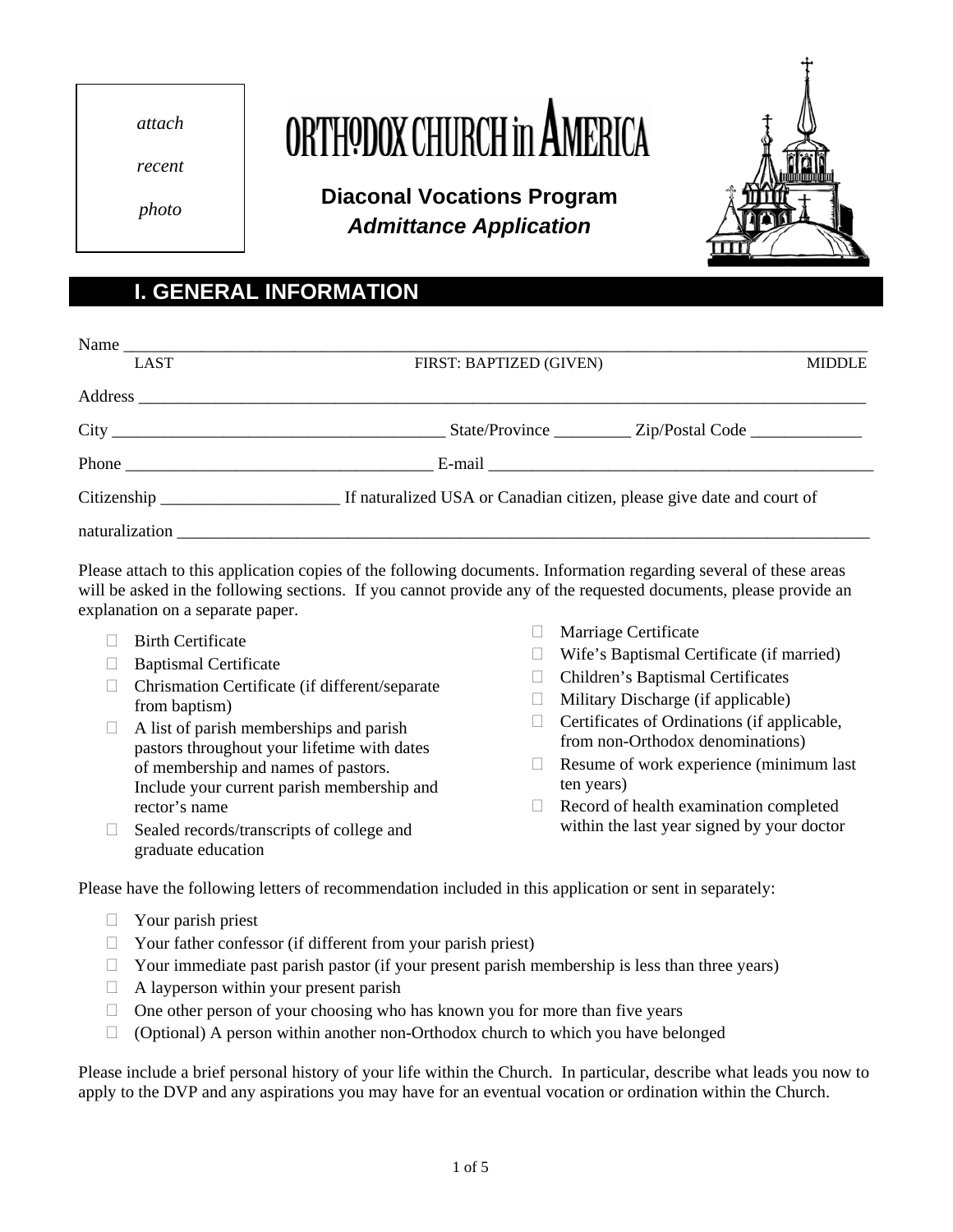## **II. EDUCATION**

| SCHOOL NAME: | YEARS ATTENDED | <b>DEGREE RECEIVED</b> |
|--------------|----------------|------------------------|
|              |                |                        |
|              |                |                        |
|              |                |                        |
|              |                |                        |
|              |                |                        |

## **V. HEALTH**

Do you have any physical disability or illness which might prevent you from working or fulfilling your diaconal duties within the Church? Yes  $\Box$  No  $\Box$  If "Yes", please describe on a separate page

Are you currently taking medications regularly? Yes  $\Box$  No  $\Box$  If "Yes", please name the medication(s)

Do you have a history of chemical abuse? Yes  $\Box$  No  $\Box$  If "Yes", please describe on a separate page

Do you have a history of psychological/mental illness? Yes  $\Box$  No  $\Box$  If "Yes", please describe on a separate page

\_\_\_\_\_\_\_\_\_\_\_\_\_\_\_\_\_\_\_\_\_\_\_\_\_\_\_\_\_\_\_\_\_\_\_\_\_\_\_\_\_\_\_\_\_\_\_\_\_\_\_\_\_\_\_\_\_\_\_\_\_\_\_\_\_\_\_\_\_\_\_\_\_\_\_\_\_\_\_\_\_\_\_\_\_\_\_\_\_\_\_\_

\_\_\_\_\_\_\_\_\_\_\_\_\_\_\_\_\_\_\_\_\_\_\_\_\_\_\_\_\_\_\_\_\_\_\_\_\_\_\_\_\_\_\_\_\_\_\_\_\_\_\_\_\_\_\_\_\_\_\_\_\_\_\_\_\_\_\_\_\_\_\_\_\_\_\_\_\_\_\_\_\_\_\_\_\_\_\_\_\_\_\_\_

|                       | <b>III. MARITAL STATUS</b>                                                               |                       |                |                       |
|-----------------------|------------------------------------------------------------------------------------------|-----------------------|----------------|-----------------------|
| MARRIED               | CELIBATE                                                                                 | $Div$ orced $\square$ | WIDOWED $\Box$ | MONASTIC <sup>I</sup> |
|                       | If married, is you're your first marriage? Yes $\Box$ No $\Box$                          |                       |                |                       |
|                       | Have you ever contracted a civil marriage? Yes $\Box$ No $\Box$ If "Yes", explain below: |                       |                |                       |
|                       |                                                                                          |                       |                |                       |
|                       |                                                                                          |                       |                |                       |
| If divorced, explain: |                                                                                          |                       |                |                       |
|                       |                                                                                          |                       |                |                       |
|                       |                                                                                          |                       |                |                       |
|                       |                                                                                          |                       |                |                       |
|                       |                                                                                          |                       |                |                       |
|                       |                                                                                          |                       |                |                       |
|                       |                                                                                          |                       |                |                       |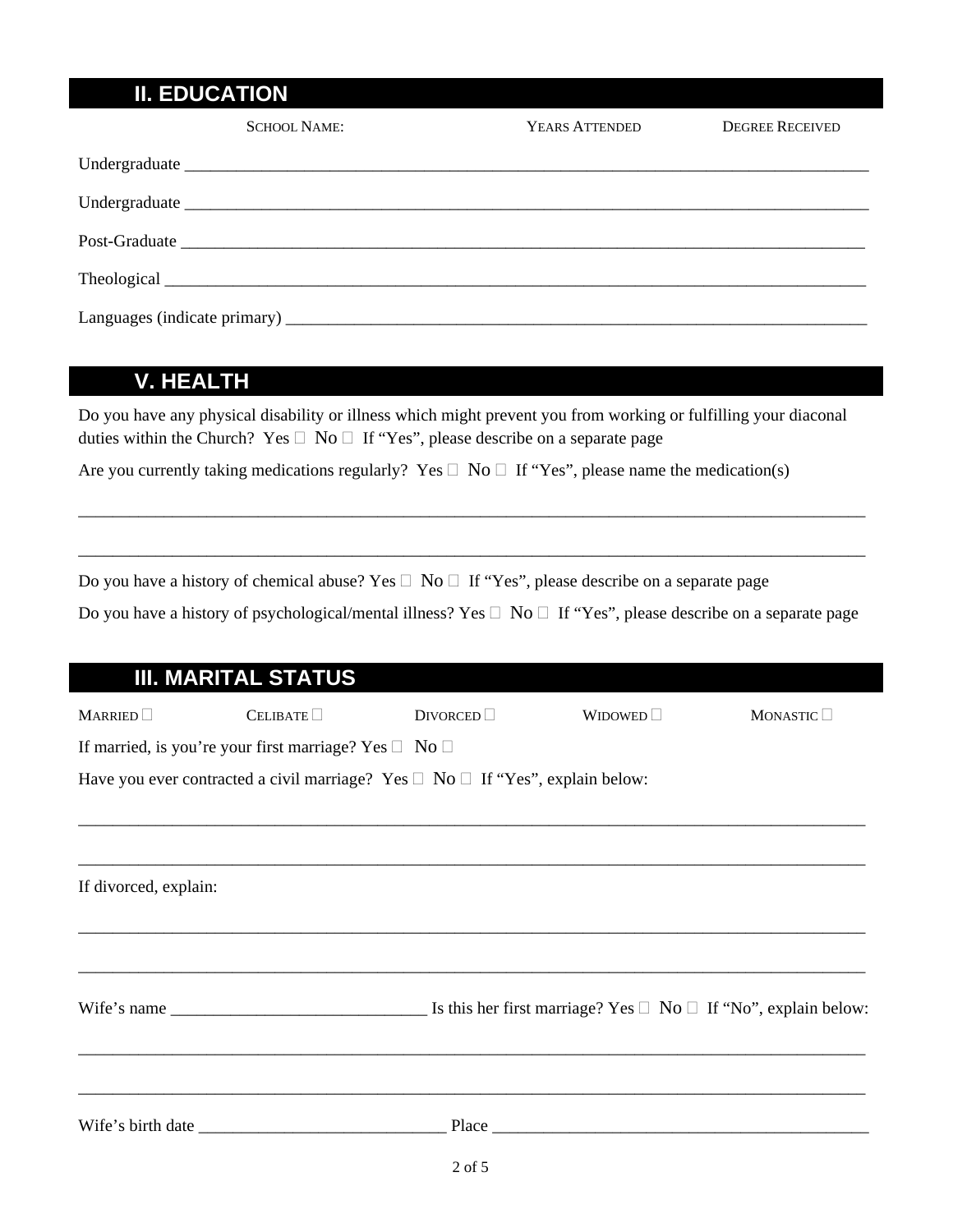## **IV. MILITARY STATUS**

Have you ever served in the Armed Forces? Yes  $\Box$  No  $\Box$ 

| Present classification |               |       |  |
|------------------------|---------------|-------|--|
| Country                | <b>Branch</b> | Years |  |
| Rank                   | Discharged    |       |  |

#### **VI. EMPLOYMENT AND PERSONAL HISTORY**

**NB:** The resume included with the application should also note any and all professional certifications and associations you have or belong to.

Have you ever been detained, held, indicted, or summoned into court as a defendant in a proceeding? Yes  $\Box$  No  $\Box$ If "Yes", list the nature of the offense or violation, the name and location of the court or place of hearing, and the penalty imposed or other disposition of each case on a separate page.

Have you ever failed a criminal background check? Yes  $\Box$  No  $\Box$  If "Yes", explain on a separate page.

Are you now, or ever been, a member of any Masonic or secret organization? Yes  $\Box$  No  $\Box$  If "Yes", explain on a separate page.

#### **VII. ECCLESIASTICAL HISTORY**

If you have been ordained to any type of clerical orders (priest, pastor, minister, etc.) please fill in the appropriate blanks below.

| Have you ever been deposed from clerical orders? Yes $\Box$ No $\Box$ If "Yes", explain on a separate page   |
|--------------------------------------------------------------------------------------------------------------|
| Have you ever been suspended from clerical orders? Yes $\Box$ No $\Box$ If "Yes", explain on a separate page |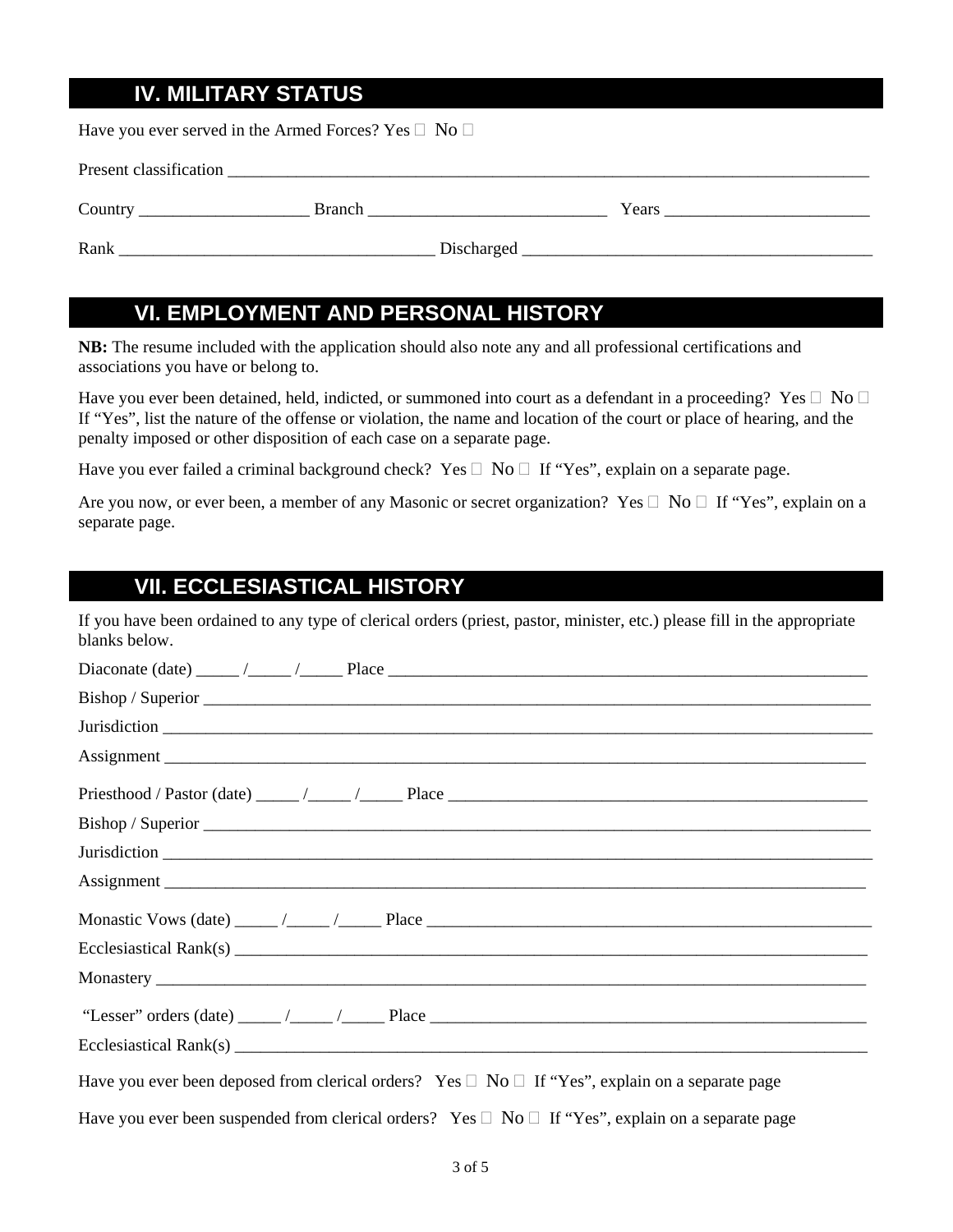Have you ever transferred from one jurisdiction/denomination to another? Yes  $\Box$  No  $\Box$  If "Yes", please explain the circumstances and reasons for each transfer on a separate page.

Have you ever held any offices (including teaching positions) within the Church? Yes  $\Box$  No  $\Box$ 

| Office $\frac{1}{\sqrt{1-\frac{1}{2}}\left(1-\frac{1}{2}\right)}$                                                                                                                                                                                                                                                                                                                                                     |  |                  |  |
|-----------------------------------------------------------------------------------------------------------------------------------------------------------------------------------------------------------------------------------------------------------------------------------------------------------------------------------------------------------------------------------------------------------------------|--|------------------|--|
| Office                                                                                                                                                                                                                                                                                                                                                                                                                |  |                  |  |
| Office $\frac{1}{\sqrt{1-\frac{1}{2}}}\left\{ \frac{1}{2}, \frac{1}{2}, \frac{1}{2}, \frac{1}{2}, \frac{1}{2}, \frac{1}{2}, \frac{1}{2}, \frac{1}{2}, \frac{1}{2}, \frac{1}{2}, \frac{1}{2}, \frac{1}{2}, \frac{1}{2}, \frac{1}{2}, \frac{1}{2}, \frac{1}{2}, \frac{1}{2}, \frac{1}{2}, \frac{1}{2}, \frac{1}{2}, \frac{1}{2}, \frac{1}{2}, \frac{1}{2}, \frac{1}{2}, \frac{1}{2}, \frac{1}{2}, \frac{1}{2}, \frac{1$ |  | Date Place Place |  |
|                                                                                                                                                                                                                                                                                                                                                                                                                       |  |                  |  |
| What position(s) do you presently hold within your parish?                                                                                                                                                                                                                                                                                                                                                            |  |                  |  |

\_\_\_\_\_\_\_\_\_\_\_\_\_\_\_\_\_\_\_\_\_\_\_\_\_\_\_\_\_\_\_\_\_\_\_\_\_\_\_\_\_\_\_\_\_\_\_\_\_\_\_\_\_\_\_\_\_\_\_\_\_\_\_\_\_\_\_\_\_\_\_\_\_\_\_\_\_\_\_\_\_\_\_\_\_\_\_\_\_\_\_\_

# **VIII. ADDITIONAL UNDERSTANDINGS AND AGREEMENTS**

I understand and accept that my enrollment in and/or graduation from the DVP in no way implies or guarantees that I will eventually be ordained to any rank in the Orthodox Church in America. The discretion to ordain lies solely within the competence of the Hierarchs of the Church.

Your signature: \_\_\_\_\_\_\_\_\_\_\_\_\_\_\_\_\_\_\_\_\_\_\_\_\_\_\_\_\_\_\_\_\_\_\_\_\_\_\_\_\_\_\_\_\_\_\_\_\_\_\_\_\_\_\_\_\_\_\_

I understand and accept that, if I am ordained a Deacon, there is no guarantee that I will be assigned to my present parish or that I will always remain assigned to my present parish. My well-being, the well-being of my parish, and/or the well-being of the Church may dictate that I serve elsewhere. The responsibility to assign clergy rests with the Bishop.

Your signature:

I understand and accept that ordination to the rank of Deacon in the Orthodox Church precludes the possibility of marriage after ordination.

Your signature:

I understand and accept that, if I am ordained a Deacon through the DVP Program, I may not be eligible for subsequent ordination to the Priesthood. My education and training may not be considered adequate for Priestly formation and ministry, and if I desire Priestly ordination, I must apply to an Orthodox seminary or reapply to the DVP and fulfill all the requirements necessary for Priestly ordination as my hierarch instructs me to do.

Your signature:

I understand and accept that serving as a Deacon in a parish of the Orthodox Church in America may not be a paid position, and that I am offering my services to the Church and to my local parish *gratis*. I am not seeking ordination for any financial consideration whatsoever.

Your signature: